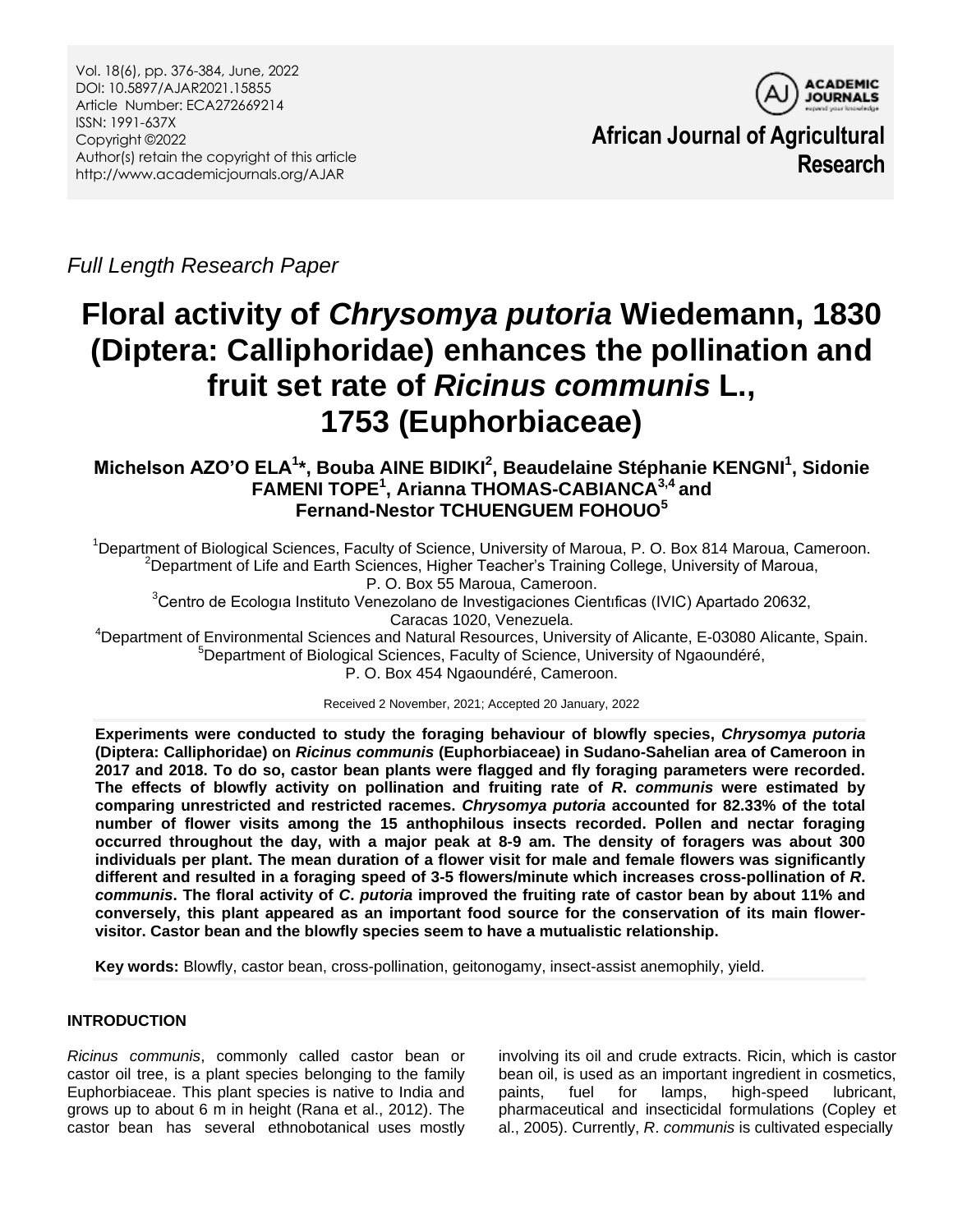for the production of biodiesel (Sailaja et al., 2008). Also, the plant is known to have several properties such as laxative, antioxidant, analgesic, antitumor, antinociceptic, antiasthmatic, antidiabetic, antimicrobial, larvicidal and adult emergence inhibition of mosquitoes (Kensa and Yasmi, 2011).

*Ricinus communis* is a monoecious plant species and the flowers are arranged in terminal racemes (Rizzardo et al., 2012). Male flowers develop in the basal and median portions of the raceme, covering approximately two-thirds of the inflorescence, while female flowers are located in the apical third (Rizzardo et al., 2012). Male flowers only produce pollen while female flowers produce nectar (Douka and Tchuenguem, 2014), both of which are easily accessible for flower visiting insects. Outcrossing by wind is the main breeding system in *R*. *communis*; but selfing by geitonogamy also occurred (Rizzardo et al., 2012).

The family Calliphoridae (Diptera) includes blowflies, carrion flies, bluebottles and/or green bottle flies. This family of flies belongs to the order Diptera with about 1,525 identified species in 97 genera over the world (Pape et al., 2011). The genus *Chrysomya* Robineau-Desvoidy, 1830 comprises 36 species and is represented by over a dozen species in the Afrotropical region (Bharti, 2019). This cosmopolitan genus has proven importance in medicine, veterinary and forensic sciences (Prins, 1982). Adults are typically metallic coloured with thick setae on the meron and a plumose antennal arista (Marshall et al., 2011, 2017). Many species are widely distributed in the world (Byrd and Butler, 1997).

*Chrysomya putoria* Wiedemann, 1830 also known as the tropical African latrine blowfly (Laurence, 1988), is a native species to Africa but has spread to the Americas (Baumgartner and Greenberg, 1984). Adults are about 8- 10 mm long, have a metallic green body colour with occasionally a dark blue or bronze metallic tinge (Amorim and Ribeiro, 2001). The face of *C. putoria* is generally dark in colour (Lutz et al., 2018), wings are translucent, and the posterior edge of the abdominal tergites is striped with black bands (Irish et al., 2014). Both sexes have a black frons; females are dichoptic and males are holoptic (Abdalla and Mohamed, 2014). This species has conspicuous dusting on the dorsal side of the thorax, allowing it to be distinguished from many other closely related species such as *C*. *albiceps* Wiedemann, 1819, *C*. *chloropyga* Wiedemann, 1818 and *C*. *megacephala* Fabricius, 1794 (Rognes and Paterson, 2005; Bharti, 2019).

*Chrysomya putoria* is closely associated with human settlements, thus has significant health risks (Baumgartner and Greenberg, 1984). Adults may act as a mechanical vector of different pathogens for humans

\*Corresponding author. E-mail: azooela@yahoo.fr.

through their association with decomposing organic matter. Also, *C*. *putoria* has a forensic significance and can be used as an indicator of postmortem interval, or the time elapsed since death (Baumgartner, 1993; Amorim and Ribeiro, 2001). Adults may deposit their eggs on wounds and cause myiasis on domestic and farm animals, and humans (Abdalla and Mohamed, 2014). Nevertheless, blowflies are generally recognized in the literature as important flower-visiting insects of a variety of plant species. They collect pollen and nectar thereby promoting pollination, which implies that these flies may play an important role in agriculture as pollinator (Li et al., 2014). This research work aimed at proving the important role of *C*. *putoria* on the pollination and fruiting of *R*. *communis* in order to improve the knowledge and implication of this blowfly in plant reproduction and productivity.

#### **MATERIALS AND METHODS**

#### **Study site**

Field experiments were carried out in Makabaye (Maroua, Far-North Region, Cameroon), near the Mayo Tsanaga Bridge (N 10°34.346'; E 14°16.835'; 420 m a.s.l.) inside a public place of about 3000  $m^2$ , where several castor bean trees grew naturally. Both Experiments were conducted during the flowering period of castor bean, from February to August in 2017 and 2018. Makabaye is a neighborhood of Maroua (Far-North region of Cameroon) which belongs to the Sudano-Sahelian zone where the prevailing climate has two irregular seasons namely the dry season (November to May) and rainy season (June to October). The annual rainfall varies from 400 to 1200 mm and the mean annual temperature varies from 29 to 36°C (Morin, 2000).

#### **Experimental design**

Ten castor bean plants were selected at random from the 3000  $m<sup>2</sup>$ plot. Observations on male and female flowers were made twice a week (Wednesday and Sunday) between 06:00 am and 07:00 pm (local time). The number of insect morphospecies visiting *R*. *communis* flowers was counted at each day on the selected plants during 5 to 10 min at seven time periods: 06:00-07:00 am, 08:00- 09:00 am, 10:00-11:00 am, 12:00-1:00 pm, 02:00-03:00 pm, 04:00- 05:00 pm and 06:00-07:00 pm. We assigned a recognition code to each insect morphospecies recorded. Since some specimens could have been observed more than once, counts on flower visiting insects were expressed as number of visits.

#### **Sampling, preservation and identification of flower visiting insects**

At least two individuals per morphospecies were captured through a hand net. Collected specimens were preserved in 90% ethanol.

Author(s) agree that this article remain permanently open access under the terms of the Creative Commons Attribution [License 4.0 International License](http://creativecommons.org/licenses/by/4.0/deed.en_US)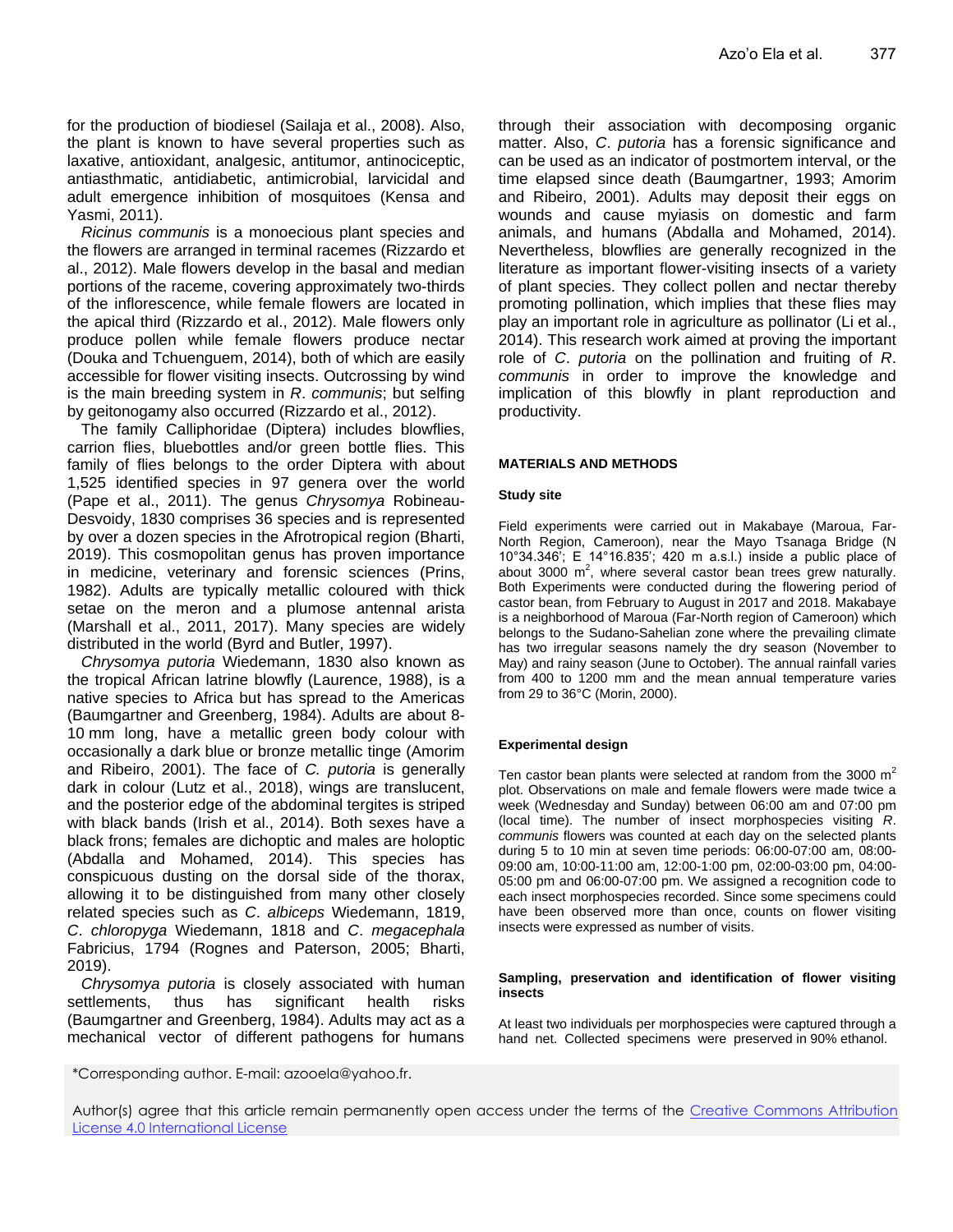|              | <b>Family</b> |                            | 2017  |       | 2018           |       | <b>Total</b>     |       |
|--------------|---------------|----------------------------|-------|-------|----------------|-------|------------------|-------|
| Order        |               | <b>Species</b>             | $n_i$ | %     | $m_i$          | %     | $n_{i+}$ $m_{i}$ | %     |
|              | Calliphoridae | Chrysomya putoria          | 1874  | 79.2  | 1924           | 85.63 | 3798             | 82.33 |
|              | Muscidae      | Musca domestica            | 103   | 4.4   | 96             | 4.27  | 199              | 4.31  |
| Diptera      | Drosophilidae | Drosophila melanogaster    | 78    | 3.3   | 34             | 1.51  | 112              | 2.43  |
|              | Asilidae      | 1 sp.                      | 34    | 1.44  | 27             | 1.20  | 61               | 1.32  |
|              | Rhiniidae     | Rhyncomya pruinosa         | 14    | 0.6   | 11             | 0.49  | 25               | 0.54  |
| <b>Total</b> |               |                            | 2103  | 88.89 | 2092           | 93.10 | 4195             | 90.94 |
|              | Formicidae    | Camponotus flavomarginatus | 97    | 4.1   | 23             | 1.02  | 120              | 2.6   |
| Hymenoptera  |               | Polyrachis sp.             | 12    | 0.51  | 16             | 0.71  | 28               | 0.61  |
| <b>Total</b> |               |                            | 109   | 4.61  | 39             | 1.73  | 148              | 3.21  |
|              | Vespidae      | Synagris cornuta           | 47    | 1.98  | 52             | 2.31  | 99               | 2.15  |
| Hymenoptera  | Apidae        | Apis mellifera             |       |       | 6              | 0.27  | 6                | 0.13  |
| <b>Total</b> |               |                            | 156   | 6.59  | 97             | 4.31  | 253              | 5.48  |
|              | Lygaeidae     | Spilostethus pandurus      | 19    | 0.8   | 27             | 1.20  | 46               | 0.99  |
| Hemiptera    | Coreidae      | Anoplocnemis curvipes      | 16    | 0.68  | 6              | 0.27  | 22               | 0.48  |
|              | Reduviidae    | Reduvius sp.               | 13    | 0.55  | $\overline{2}$ | 0.09  | 15               | 0.33  |
| <b>Total</b> |               |                            | 48    | 2.03  | 35             | 1.56  | 83               | 1.8   |
| Dictyoptera  | Mantidae      | Mantis religiosa           | 27    | 1.14  | 15             | 0.67  | 42               | 0.91  |
| Lepidoptera  | Acraeidae     | Acraea acerata             | 13    | 0.55  | 8              | 0.36  | 21               | 0.46  |
| Coleoptera   | Chrysomelidae | Podagrixina decolorata     | 19    | 0.8   | $\overline{a}$ |       | 19               | 0.41  |
| <b>Total</b> |               |                            | 2366  | 100   | 2247           | 100   | 4613             | 100   |

**Table 1.** Abundance of different insect recorded on flowers of *Ricinus communis* in 2017 and 2018.

 $n_i$  = number of visits in 2017;  $m_i$  = number of visits in 2018; sp. = unidentified species. Source: Author Survey

Specimens were sorted to family, pinned, dried and kept in boxes. Identification up to the genus level was made using keys of Marshall et al. (2011, 2017) and a stereomicroscope (Olympus SZX7). The terminalia of male and female blowflies were dissected using the methodology of Rognes (2002) and identified to species level using Rognes and Paterson (2005), Irish et al. (2014) and Lutz et al. (2018) and the reference entomological collection of the University of Alicante, Spain. Voucher specimens were preserved at the Department of Biological Sciences, Faculty of Science, University of Maroua, Cameroon.

#### **Foraging parameters of the blowfly species**

The following activity parameters of the blowfly were studied: the relative abundance, daily rhythm of activity; whether male (pollen) or female (nectar) flowers were visited on each raceme; mean length of visits per individual insect on both male and female flowers using a stopwatch; density of flies/plant using direct count on racemes; mean number of flowers visited per minute or foraging speed. At each time interval, two values of temperature and humidity were registered with a hygro-thermometer of the brand HT-9227, in order to evaluate the influence of abiotic parameters on the daily activity of the fly species. We also recorded the different fly visit interruptions on racemes, the reasons of interruptions and the animal responsible, in order to study the influence of other flower visiting organisms on the foraging activity of the blowfly species.

#### **Evaluation of the repercussion of the floral activity of the blowfly on castor bean yields**

For estimating the impact of the blowfly floral activity on the fruit production of castor bean, 60 racemes of 20 other plants were randomly flagged and split into two groups or treatments of 30 racemes each. One group of racemes (group A) were freely exposed to flower visiting insects while racemes of the other group (group B) were prevented from flower visiting insects with gauze bags. Mature fruits grown from each treatment were harvested. A comparison on the fruiting rate between both treatments was made.

#### **Data analysis**

The *t*-test of Student was applied between treatments for comparing their mean values. The Chi-square test *X* <sup>2</sup> was used for the comparison between the fruiting rates from both treatments. Pearson correlations were established to appreciate the influence of abiotic parameters (temperature and humidity) on the daily activity of the blowfly species. The fruiting rate was determined by the proportion number of actual fruits formed/number of female flowers in unbagged  $(T_A)$  and bagged  $(T_B)$  racemes. The fructification rate (*Tfr*) due to the influence of blowfly on the production of castor bean was deduced by this equation:  $(T_f)$  =  $\{[(T_A - T_B)/T_A] \times 100\}$  where  $T_A$  and  $T_B$  are the fruit set rate in treatments A and B respectively (Tchuenguem et al., 2004). All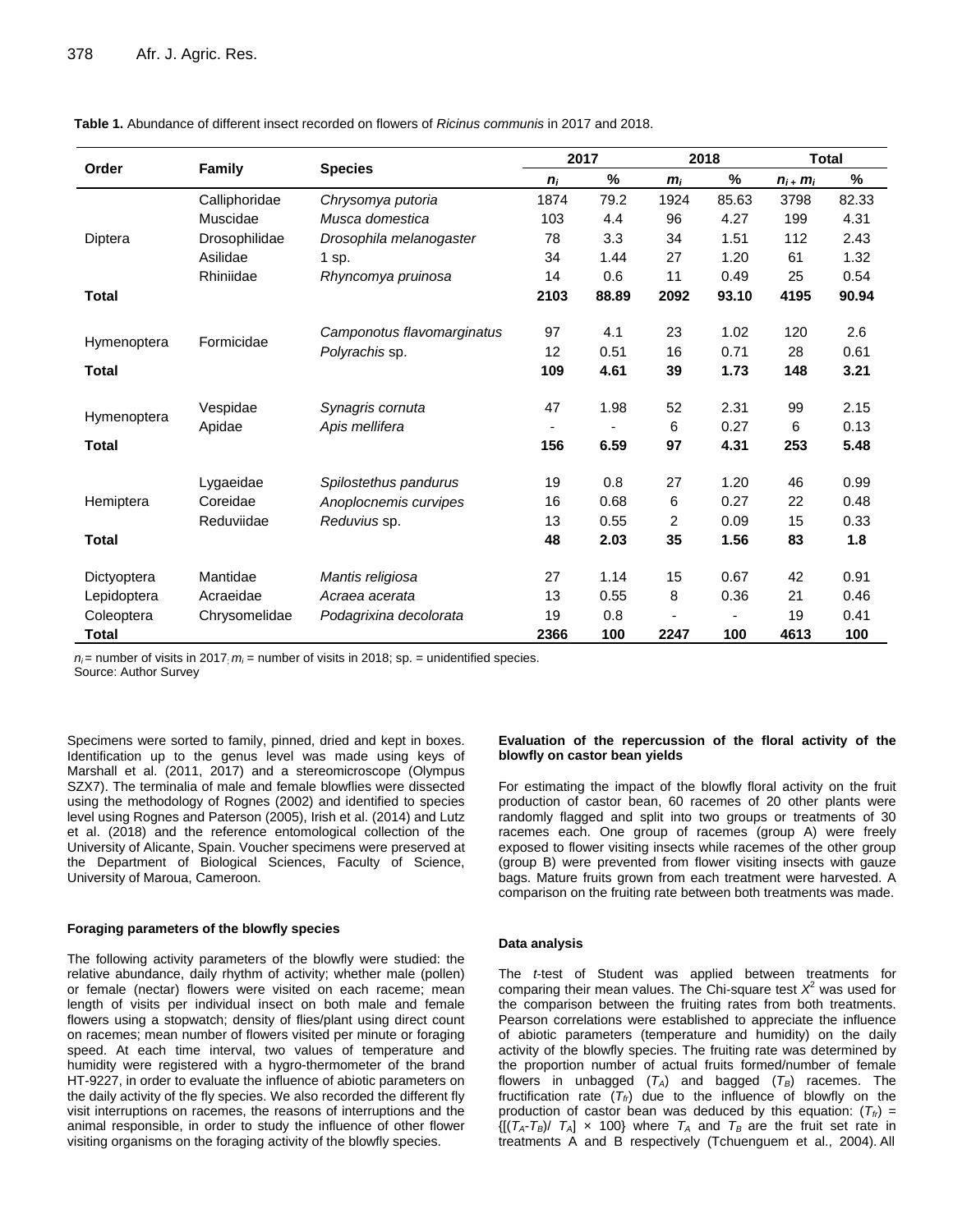

**Figure 1.** Daily distribution of insect visits on *Ricinus communis* flowers as a function of time frames, variation of ambient temperature and humidity in 2017 and 2018. Source: Author Survey

analysis were conducted using SPSS 20.0 software.

## **RESULTS**

Table 1 shows the diversity and centesimal frequency of the flower-vising insects of castor bean. Overall, 4613 visits of 15 foragers belonging to six orders and 14 families were recorded. During both years, the relative abundance of Diptera was higher (90.94%) than the combined abundance of the others, which were ranked in increasing order as followed: Coleoptera (0.42%), Lepidoptera (0.45%), Dictyoptera (0.91%), Hemiptera (1.8%) and Hymenoptera (5.48%). The family Calliphoridae, represented only by *C*. *putoria*, was by far the most abundant with 82.33% of the visits recorded. The other families were Muscidae (4.31%), Formicidae (3.21%), Drosophilidae (2.43%), Vespidae (2.15%), Asilidae (1.32%), Lygaeidae (0.99%), Mantidae (0.91%), Rhiniidae (0.54%), Coreidae (0.48%), Acraeidae (0.46%), Chrysomelidae (0.41%), Reduviidae (0.33%) and Apidae (0.13%). Honey bees were occasional visitors with 0.13% of total visits. The total number of anthophilous insect visits was not different year to year.

*C. putoria* foraged on castor bean flowers throughout the day, with a major peak in the morning between 08:00 and 09:00 am in both 2017 and 2018 (Figure 1). Visits were significantly more numerous ( $X^2 = 63.20$ ; *df* = 1; *P* < 0.001 in 2017 and  $X^2 = 42.80$ ;  $df = 1$ ;  $P < 0.001$  in 2018) for nectar gathering than for pollen harvesting (Figure 2).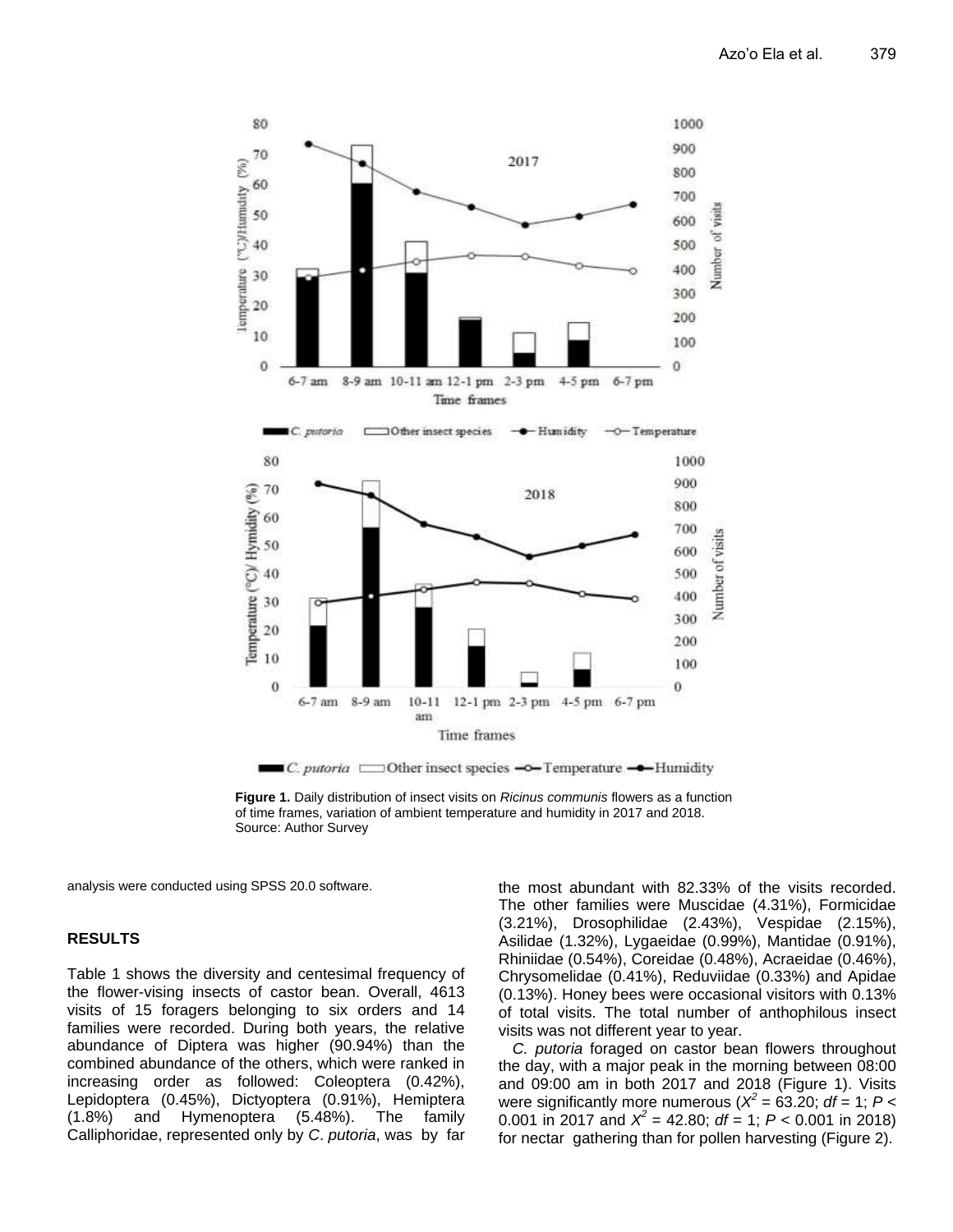

**Figure 2.** Choice of visitation of either sexes of castor bean flowers by *Chrysomya putoria.* Source: Author Survey



**Figure 3.** *Chrysomya putoria* individuals foraging on castor bean. Source: Author Survey

The average duration of *C*. *putoria* visit was significantly lower on staminate or male flowers  $(5.27 \pm 1.67$  seconds) than on pistillate or female flowers  $(8.73 \pm 1.84$  seconds) in 2017 (*t* = 8.21, *df* = 198; *P* < 0.001) and were 6.13 ± 2.14 seconds and  $10.27 \pm 2.47$  seconds, respectively  $(t =$ 11.13, *df* = 198; *P* < 0.001) in 2018. The mean foraging speed varied from  $3.1 \pm 0.87$  flowers/minute in 2017 to 3.73 ± 1.04 in 2018. Several *C*. *putoria* individuals were seen simultaneously foraging on the same raceme of a

given plant (Figure 3); thus, *C*. *putoria* density was higher yearly and varied from  $293 \pm 83$  individuals/plant in 2017 to  $337 \pm 79$  individuals/plant in 2018.

The correlation between the daily distribution visits of *C. putoria* and the mean temperature was not significant  $(r = -0.31; df = 5; P > 0.05)$ ; meanwhile, the correlation between the daily distribution visits of *C*. *putoria* and relative humidity was significant ( $r = 0.81$ ;  $df = 5$ ;  $P <$ 0.05). Similar values of the correlations were found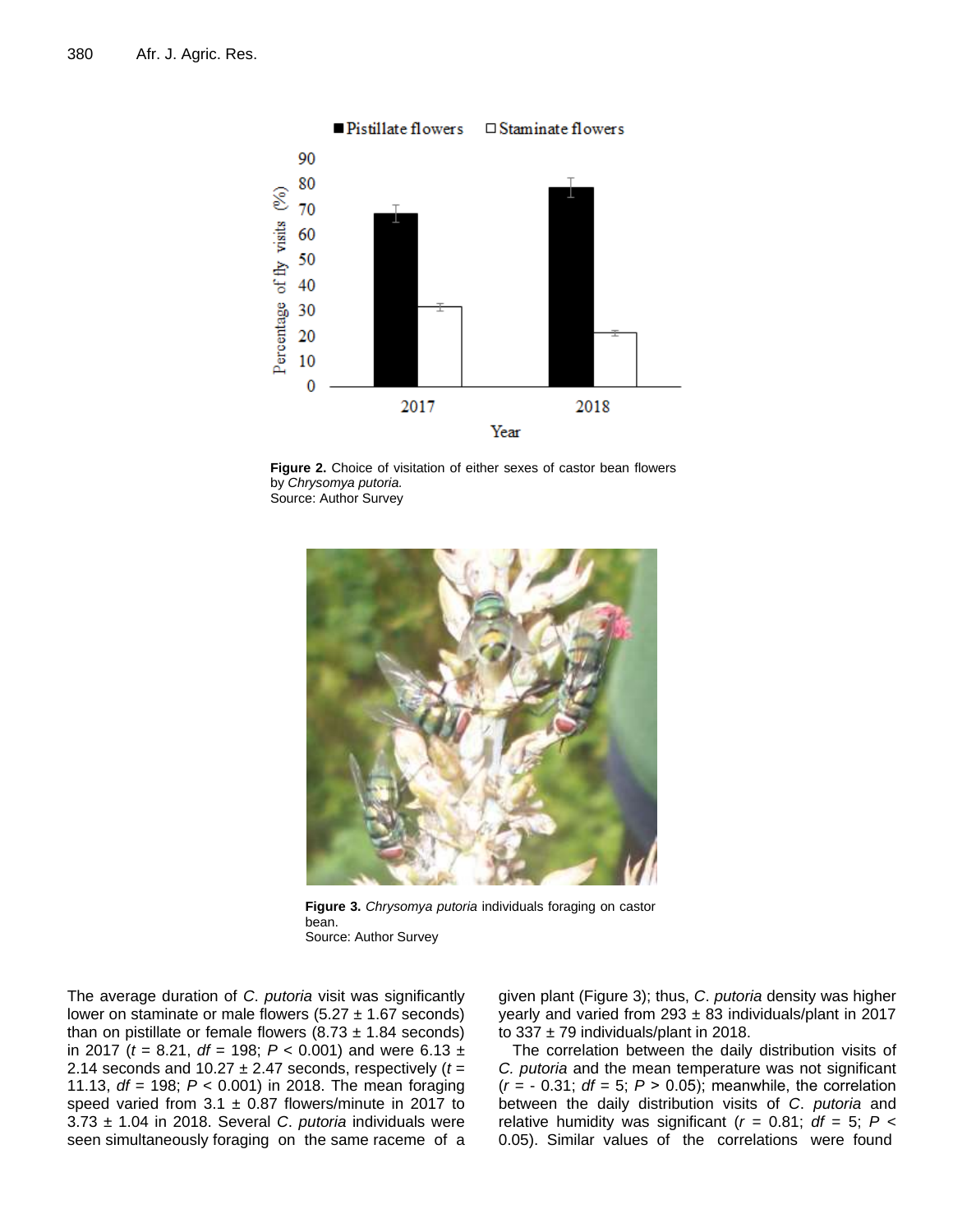|                      | Interrupter      | Interrupted visits      |                          |  |  |  |
|----------------------|------------------|-------------------------|--------------------------|--|--|--|
| Type of interruption |                  | <b>Number of visits</b> | Percentage of visits (%) |  |  |  |
|                      | Lizards          | 28                      | 14                       |  |  |  |
|                      | Chameleons       | 3                       | 1.5                      |  |  |  |
| Predation            | Praying mantis   | 23                      | 11.5                     |  |  |  |
|                      | Robber flies     | 24                      | 10.5                     |  |  |  |
|                      | <b>Spiders</b>   | 22                      | 8.5                      |  |  |  |
|                      | Assassin bugs    | 7                       | 7.5                      |  |  |  |
| Collision            | <b>Blowflies</b> | 93                      | 46.5                     |  |  |  |

**Table 2.** Interactions between *Chrysomya putoria* and other flower-visitors.

Source: Author Survey

**Table 3.** Fruit yields of *Ricinus communis* as function of treatments in 2017 and 2018.

| <b>Treatments</b> | <b>Plants</b> | Racemes | <b>Female flowers</b> |      | <b>Fruits formed</b> |      | Fruit set rate (%) |       |
|-------------------|---------------|---------|-----------------------|------|----------------------|------|--------------------|-------|
|                   |               |         | 2017                  | 2018 | 2017                 | 2018 | 2017               | 2018  |
| Treatment A       | 10            | 30      | 1754                  | 1861 | 1208                 | 1354 | 68.87              | 72.75 |
| Treatment B       | 10            | 30      | 1567                  | 1958 | 956                  | 1278 | 61.00              | 65.27 |

Source: Author Survey

between the daily variation of the *C*. *putoria* visits and temperature  $(r = -0.28; df = 5; P > 0.05)$ , and humidity  $(r = 0.28; df = 5; P > 0.05)$ = 0.84; *df* = 5; *P* < 0.05) in 2018.

Table 2 shows a list of species that were reported interrupting flower visits by flies. The most common interruption type was matting activity in the blowfly own kind which occurred in the field experiment and accounted for 45.6% of studied visits ( $n = 200$  visits). Furthermore, *R*. *communis* racemes were a prolific site of hunting for several fly predators such as invertebrates (praying mantis, robber flies, spiders and assassin bugs) and vertebrates (lizards and chameleon). These predators were also responsible for the disruption of floral visits of several *C*. *putoria* individuals, lizards being the most active with 14% of total visits studied  $(n = 200)$ follows by praying mantis (11.5%), robber flies (10.5%), spiders (8.5%), assassin bugs (7.5%) and chameleons  $(1.5\%)$ .

Fruit set rates of *R. communis* in 2017 and 2018 are given in Table 3. The fruiting rate in unbagged racemes was higher (68.87% in 2017 and 72.75% in 2018) than in bagged racemes (61 and 65.27%, respectively) resulting in an increase of fruit weight of 11.42% in 2017 and 10.28% in 2018 due to the floral activity of *C*. *putoria* on *R*. *communis*.

## **DISCUSSION**

Our study highlights the importance of flies (Diptera) as

pollinators of castor bean. Flies have been mentioned as pollinators or regular visitors of thousands of species of flowering plants (Green, 1973; Nye and Anderson, 1974; Kaufmann, 1975; Winder, 1977, 1978; Anderson et al., 1982; Currah and Ockendon, 1984; Jiron and Hedstrom 1985; Kumar et al., 1985; Heard et al., 1990; Catling and Spicer 1995; Jarlan et al., 1997a, b; Dzhambazov and Teneva, 2000; Saeed et al., 2008; Ssymank et al., 2008; Rader et al., 2009). Our two years' observations in Makabaye showed that *C*. *putoria* was the most common insect found foraging on flowers of castor bean. Other *Chrysomya* species were reported as frequent flower visitors, this is the case of *C*. *rufifacies* Macquart, 1843 that is also known as a pollinator of several plant species: *Terminalia bellirica* (Gaertn.), Roxb 1798 (Combretaceae) in India (Anoosha et al., 2018); *Mangifera indica,* L. 1753 (Anacardiaceae) in Japan (Alqarni et al., 2017); *Buchanania lanza,* Hamilton 1798 (Anacardiaceae) in Thaïland (Moophayak and Meeinkuirt, 2017); and *Bridelia stipularis* (L.), Blume 1826 and *Cleistanthus sumatranus* (Miq.), Müll.Arg. 1866 (Phyllanthaceae) in China (Li et al., 2014).

Comparison of other studies on *R*. *communis* shows that the floral entomofauna diversity is variable according to the biomes and/or the biogeographical area of the research. Previous results of Douka and Tchuenguem (2014) mentioned that in the locality of Mayel-Ibbé (10°62'N; 14°33'E; 400 m), another neighborhood of Maroua, *Musca domestica* Linnaeus, 1758 (Diptera: Muscidae) was the most abundant flower-visiting species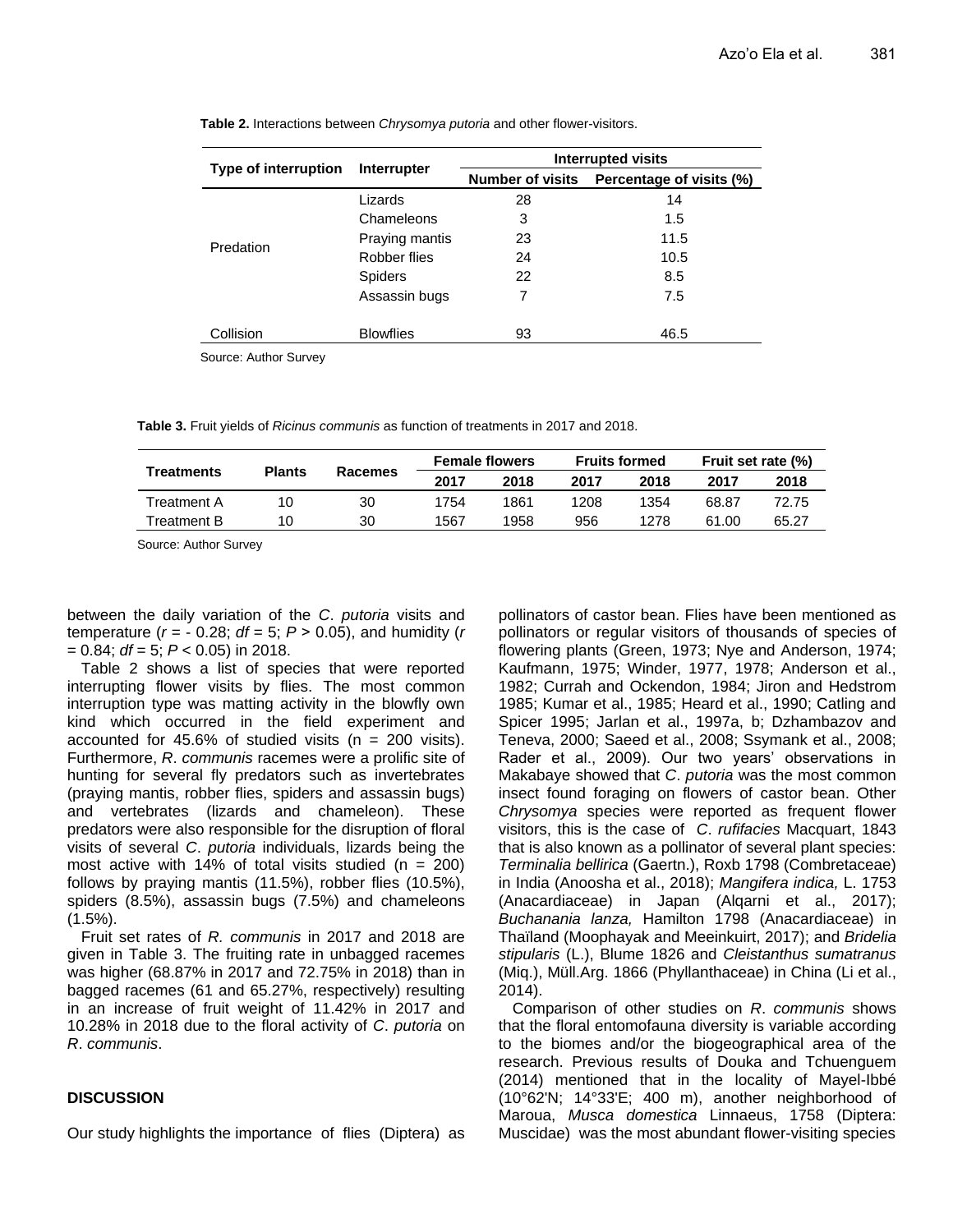(11 species recorded) of *R*. *communis* with 53.04% in 2010. According to the authors, an unidentified species of Calliphoridae was poorly represented with a relative abundance of 0.6% during the same year. At a given site, a particular fly may be the predominant pollinator of a plant species, effecting high percentages of yields, whereas in another study site, that same species is absent from the array of flower visitors (Mesler et al., 1980). Our findings also revealed a scarcity of honey bees and wild bees on flowers of *R. communis*. These results are consistent with the previous findings of Douka and Tchuenguem (2014). According to Eudmar et al. (2011), pollen grains of *R*. *communis* are toxic to honey bees, although in Brazil honey bees were reported as the main foragers and pollinators of castor bean pollen and nectar (Rizzardo et al., 2012).

The higher visit abundance of *C*. *putoria* on *R*. *communis* flowers in the mornings rather than in the afternoons is likely related to the availability and/or depletion of floral ressources. Castor bean flowers are less rewarding in the afternoon (e.g. wilted and closed) because of too high temperatures. Additionally, higher humidity values in the mornings seem to be favorable for fly activity, according to field observation and can justify the prominence of *C*. *putoria* during this time of the day.

Selfing by geitonogamy occurs predominantly on the isolated flowers of bagged racemes. It is known in the literature that the male flowers of *R*. *communis* exhibit particular phenology when they reach maturity. From their opening, the anthers have the ability to explode and pollen is thrown in the air inside the gauze bag and may reach some female flowers located at the uppermost part of the raceme, close to the male flowers (Bianchini and Pacini, 1996). Fruit sets observed in bagged racemes were due to this proper nature of castor bean anthers which probably enables pollination and fruiting in the corresponding treatment.

During its floral activity, individuals of *C*. *putoria* could move from male to female flowers. They could, therefore, be able to transfer the pollen produced by the anthers of the male flowers to the stigmas of the female flowers. This aspect of so-called direct cross-pollination seems efficient by *C*. *putoria* on *R*. *communis* flowers in the morning. According to our observations, between 06:00 am and 09:00 am, the anthers were turgid and pollen grains were still not being dispersed greatly by the wind. At this time frame, *C*. *putoria* could transport pollen attached to his body from flower to flower and thus enable direct or active pollination to be done. Indeed, the ability of flies to carry and transport pollen grains has already been demonstrated (Larson et al., 2001; Moophayak and Meeinkuirt, 2017).

From about 10:00 am till the evening, with increasing ambient temperature and decreasing relative humidity, dry anthers and windborne pollen grains like these are more easily dispersed by the wind (Eudmar et al., 2011). During its activity on male flowers of a given raceme,

foragers helped in boosting the release of airborne pollen. This foraging behaviour surely increased geitonogamy rates and contribute to raising fruit set rate of *R*. *communis*. Indeed, *C*. *putoria* individuals that collect pollen from castor beans commonly shake up staminate flowers, scrabbling and trigging anthers and thereby improve significantly air pollen flow that increased the drop of pollen grains mainly on female flowers of the same *R*. *communis* plant. Actually, the castor bean floral arrangement favors pollen dispersion for cross-pollination (Ramprasad and Bandopadhyay, 2010). This behavior was also observed in the pollination of *Zea mays* (Poaceae) by honey bees and wild bees in Nkolbisson, a neighborhood of Yaounde the capital of Cameroon (Tchuenguem et al., 2002). In this previous case, the action of *C*. *putoria* in the pollination of *R*. *communis* was mainly indirect. Thus, the blowfly species could be considered mainly as an insect-assist anemophily on the pollination of castor bean. The importance of the insectassist anemophily was also documented on *Zea mays* in Cameroon (Tchuenguem et al., 2002) and on *Lasiacis ligulata* (Panicoideae) in Brazil (Dorea et al., 2018). Overall, *R*. *communis* appears to be an ambophilic plant species which is both entomophilous and anemophilous.

The difference in the fructification rate of about 11% observed between treatments A and B is related to the presence of pollinating flies. This increase in the fruiting rate, although modest, is of important gain for *R*. *communis* production on a hectare scale and boosting the annual quantity of seed production. Previous studies on anemophilic insect-assisted pollination have also shown modest values in yields increase. In Brazil, the fruit set rates in the open pollination treatment with the introduction of *A*. *mellifera* colonies were 94 and 79% in the treatment made by bagged raceme with muslin bag (Rizzardo et al., 2012); the deduced input of *A*. *mellifera* in this study was about 16%. In Yaounde (Cameroon) the influence of indirect pollination by honey bee *A*. *mellifera* on the increase in grain yields of *Zea mays* (Poaceae) was about 21% (Tchuenguem et al., 2002).

## **Conclusion**

The present study shows that in Makabaye (Far-North Region, Cameroon), the blowfly species *C*. *putoria* seems to be the main flower visitor of castor bean. This fly is the most frequent and abundant anthophilous insect on *R*. *communis*, being present all day-round and during the whole flowering period. The activity of the fly on castor bean flowers contributed in the pollination of this plant, with important influence on the wind-assist geitonogamy. In turn, the increase in pollination activity improved the fruiting rate of *R*. *communis* by about 11%. Apart from its pollinating behaviour, this blowfly needs pollen and nectar in its diet as source of proteins and sugars that enables individuals to reproduce well and perpetuate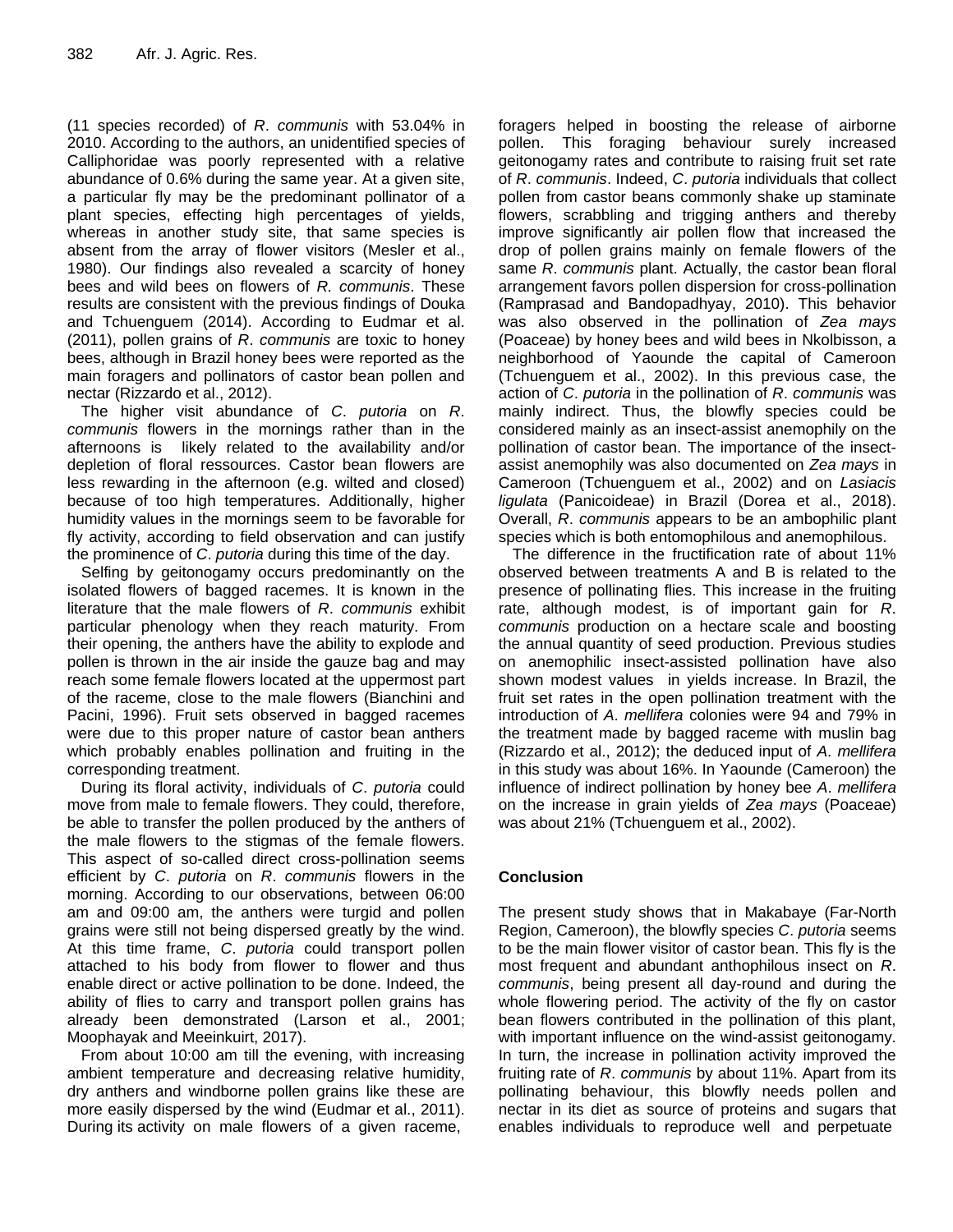their species.

## **CONFLICT OF INTERESTS**

The authors have not declared any conflict of interests.

#### **REFERENCES**

- Abdalla SB, Mohamed EA (2014). Morphological and taxonomical characteristics of *Chrysomya putoria* (Diptera: Calliphoridae). Sudan Journal of Science 6(1):35-40.
- Alqarni AS, Ahmed KN, Hannan MA, Ghose GK, Munshi JL (2017). Flies for the pollination of greenhouse mango (Mangifera indica L., Anacardiaceae) in the subtropical Iriomote Island, Japan. Journal of the Asiatic Society of Bangladesh, Science 43(1):135-141.
- Amorim JA, Ribeiro OB (2001). Distinction among the puparia of three blowfly species (Diptera: Calliphoridae) frequently found on unburied corpses. Memórias do Instituto Oswaldo Cruz 96(6):781-784.
- Anderson D, Sedgley M, Short J, Allwood A (1982). Insect pollination of mango in northern Australia. Australian Journal of Agricultural Research 33(3):541-548.
- Anoosha V, Sumit SHD, Kaushik, Yadav S (2018). Diversity of insect pollinators on medicinal tree, Baheda (*Terminalia bellirica* Roxb.) in southern Haryana. Journal of Entomology and Zoology Studies 6(4):429-432.
- Baumgartner DL (1993). Review of *Chrysomya rufifacies* (Diptera: Calliphoridae). Journal of Medical Entomology 30(2):338-352.
- Baumgartner DL, Greenberg B (1984). The genus *Chrysomya* (Diptera: Calliphoridae) in the New World. Journal of Medical Entomology 21(1):105-113.
- Bharti M (2019). New records of *Chrysomya putoria* and *C*. *thanomthini* (Diptera: Calliphoridae) from India, with a revised key to the known Indian species. Journal of Threatened Taxa 11(1):13188-13190.
- Bianchini M, Pacini E (1996). Explosive anther dehiscence in *Ricinus communis* L. involves cell wall modifications and relative humidity. International Journal of Plant Sciences 157:739-745.
- Byrd JH, Butler JF (1997). Effects of temperature on *Chrysomya rufifacies* (Diptera: Calliphoridae) development. Journal of Medical Entomology 34:353-358.
- Catling PM, Spicer KW (1995). Pollen vectors in an American ginseng (*Panax quinquefolius*) crop. Economic Botany 49:99-102.
- Copley MS, Bland HA, Rose P, Horton M, Evershed RP (2005). Gas chromatographic, mass spectrometric and stable carbon isotopic investigations of organic residues of plant oils and animal fats employed as illuminants in archaeological lamps from Egypt. Analyst 130(6):860-871.
- Currah L, Ockendon DJ (1984). Pollination activity by blowflies and honeybees on onions in breeders' cages. Annals of Applied Biology 105(1):167-176.
- Dorea MDC, Santos DWJ, Oliveira RP, Funch LS, Dos Santos FAR (2018). Reproductive traits related to anemophily and insect visitors in two species of Poaceae from the Brazilian Atlantic rainforest. Brazilian Journal of Botany 41(2):1-10.
- Douka C, Tchuenguem FF-N (2014). Foraging and pollination activity of *Musca domestica* L. (Diptera: Muscidae) on flowers of *Ricinus communis* L. (Euphorbiaceae) at Maroua, Cameroon. Journal of Biodiversity and Environmental Sciences 4(3):63-76.
- Dzhambazov BM, Teneva II (2000). Observations on the flower visiting of Diptera of the Superfamily Empidoidea (Hybotidae, Empididae). Studia Dipterologica 7(2):553-557.
- Eudmar MAJ, Ismael MD, Caio SS, De Mesquita LX, Pereira RA, Maracaja PB, Soto-Blanco B (2011). Toxicity of castor bean (*Ricinus communis*) pollen to honeybees. Agriculture, Ecosystems and Environment 141(1-2):221-223.
- Green JH (1973). Note on the use of flies for onion pollination under arid conditions in Nigeria. Tropical Agriculture 50(2):165-167.
- Heard TA, Vithanage V, Chacko EK (1990). Pollination biology of cashew in the Northern Territory of Australia. Australian Journal of Agricultural Research 41(6):1101-1114.
- Irish S, Lindsay T, Wyatt N (2014). Key to Adults of Afrotropical Species of the Genus *Chrysomya* Robineau-Desvoidy (Diptera: Calliphoridae). African Entomology 22(2):297-306.
- Jarlan A, De Oliveira D, Gingras J (1997a). Pollination by *Eristalis tenax* (Diptera: Syrphidae) and seed set of greenhouse sweet pepper. Journal of Economic Entomology 90(6):1646-1649.
- Jarlan A, De Oliveira D, Gingras J (1997b). Pollination of sweet pepper (*Capsicum annuum* L.) in green-house by the syrphid fly *Eristalis tenax*. Acta Horticulturae 437:335-339.
- Jiron LF, Hedstrom (1985). Pollination ecology of mango (*Mangifera indica* L.) (Anacardiaceae) in the Neotropic region. Turrialba 35(3):269-277.
- Kaufmann T (1975). Cocoa pollination by males of *Forcipomyia squamipennis* (Diptera: Ceratopogonidae) in Ghana. Tropical Agriculture 52:71-74.
- Kensa VM, Yasmi S (2011). Phytochemical screening and antibacterial activity on *Ricinus communis* L. Plant Sciences Feed 1:167-173.
- Kumar J, Mishra RC, Gupta JK (1985). The effect of mode of pollination on *Allium* species with observation on insects as pollinators. Journal of Apicultural Research 24(1):62-66.
- Larson BMH, Keven PG, Inouye DW (2001). Flies and flowers: taxonomic diversity of anthophiles and pollinators. Canadian Entomologist 133(4):439-465.
- Laurence BR (1988). The tropical African latrine blowfly, *Chrysomya putoria* (Wiedemann). Medical and Veterinary Entomology 2(3):285- 291.
- Li Y, Luo S, Zhang D (2014). Fly pollination and duodichogamy in *Bridelia stipularis* and *Cleistanthus sumatranus* (Phyllanthaceae). Plant Species Biology 29(3):85-92.
- Lutz L, Williams KA, Villet MH, Ekanem M, Szpila K (2018). Species identification of adult African blowflies (Diptera: Calliphoridae) of forensic importance. International Journal of Legal Medicine 132(3):831-842.
- Marshall SA, Kirk-Spriggs AH, Muller BS, Paiero SM, Yau T, Jackson MD (2017). Keys to Diptera families-Adults. Suricata 4:267-355.
- Marshall SA, Whitworth T, Roscoe L (2011). Blow flies (Diptera: Calliphoridae) of eastern Canada with a key to Calliphoridae subfamilies and genera of eastern North America, and a key to the eastern Canadian species of Calliphorinae, Luciliinae and Chrysomyiinae. Canadian Journal of Arthropod Identification 11(11):1-93.
- Mesler MR, Ackerman JD, Lu KL (1980). The effectiveness of fungus gnats as pollinators. American Journal of Botany 67(4):564-567.
- Moophayak K, Meeinkuirt W (2017). Predominance of blow flies (Diptera: Calliphoridae) among insects visiting flowers of *Buchanania lanzan* (Sapindales: Anacardiaceae). Applied Ecology and Environmental Research 15:651-659.
- Morin S (2000). Géomorphologie. In. Seignobos C, Iyébi M (Eds.), Atlas de la province de l'Extrême-Nord du Cameroun. Yaoundé, MINREST/IRD pp. 7-16.
- Nye WP, Anderson JL (1974). Insect pollinators frequenting strawberry blossoms and the effect of honey bees on yield and fruit quality. Journal of the American Society of Horticultural Science 99(1):40-44.
- Pape T, Blagoderov V, Mostovski MB (2011). Order Diptera Linnaeus, 1758. In: Zhang, Z.Q. (Ed.), Animal biodiversity: An outline of higherlevel classification and survey of taxonomic richness. Zootaxa 3148(1):222-229.
- Prins AJ (1982). Morphological and biological notes on six South African blowflies (Diptera: Calliphoridae) and their immature stages. Annals of the South African Museum 90(4):201-217.
- Rader R, Howlett BG, Cunningham SA, Westcott DA, Newstrom-Lloyd LE, Walker MK, Teulon DAJ, Edwards, W (2009). Alternative pollinator taxa are equally efficient but not as effective as the honeybee in a mass flowering crop. Journal of Applied Ecology 46(5):1080-1087.
- Ramprasad R, Bandopadhyay R (2010). Future of *Ricinus communis* after completion of the draft genome sequence. Current Science India 99:1316-1318.
- Rana M, Dhamija H, Prashar B, Sharma S (2012). *Ricinus communis* L. A Review. International Journal of PharmTech Research 4(4):1706- 1711.
- Rizzardo RO, Milfont MO, Sarmento DSEM, Freitas BM (2012). *Apis*